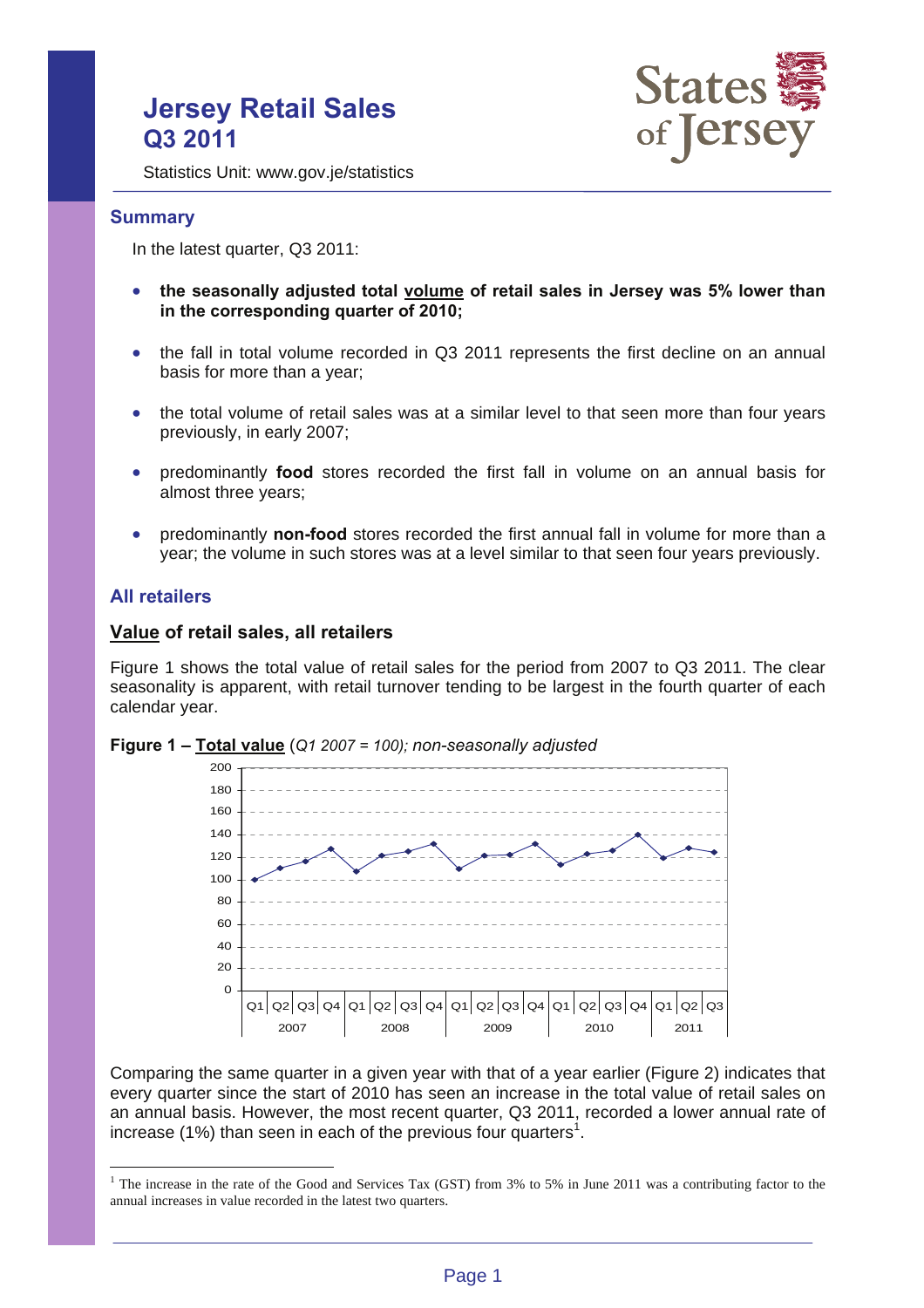# **Figure 2 – Total Value: annual percentage change** <sup>2</sup> ; *seasonally adjusted*



### **Volume of retail sales, all retailers**

The volume index series<sup>3</sup> is derived from the value series by use of deflators<sup>4</sup> which remove the effect of price changes. The seasonally adjusted total volume index, from which seasonal and calendar effects are also removed, is shown in Figure 3a.



**Figure 3a – Total Volume**; (*Q1 2007 = 100); seasonally adjusted*

As is apparent from Figure 3a, the seasonally adjusted total volume of retail sales in Jersey had experienced an ongoing decline throughout the eighteen month period from mid-2008 to the end of 2009, before seeing some growth in 2010.

The first six months of 2011 were substantially flat in terms of the total volume of retail sales. However, the latest quarter saw total volume decline on both an annual and a quarterly basis.

Total volume in Q3 2011 was 5% lower than in the corresponding quarter of 2010 (Figure 3b) and 7% lower than in the previous quarter, Q2 2011.

 $\overline{a}$  $^2$  Annual percentage changes shown as labels in figures are rounded to the nearest integer.

<sup>&</sup>lt;sup>3</sup> A volume index is an average of the proportionate changes in the quantities of a specified set of goods between two periods of time.<br><sup>4</sup> The deflators used are a weighted combination of the relevant section level indices of the Retail Prices Index (RPI). Following

the recent methodological changes incorporated in the Retail Sales publication produced by the UK Office for National Statistics, the price deflators applied are harmonic means of the corresponding RPI section indices.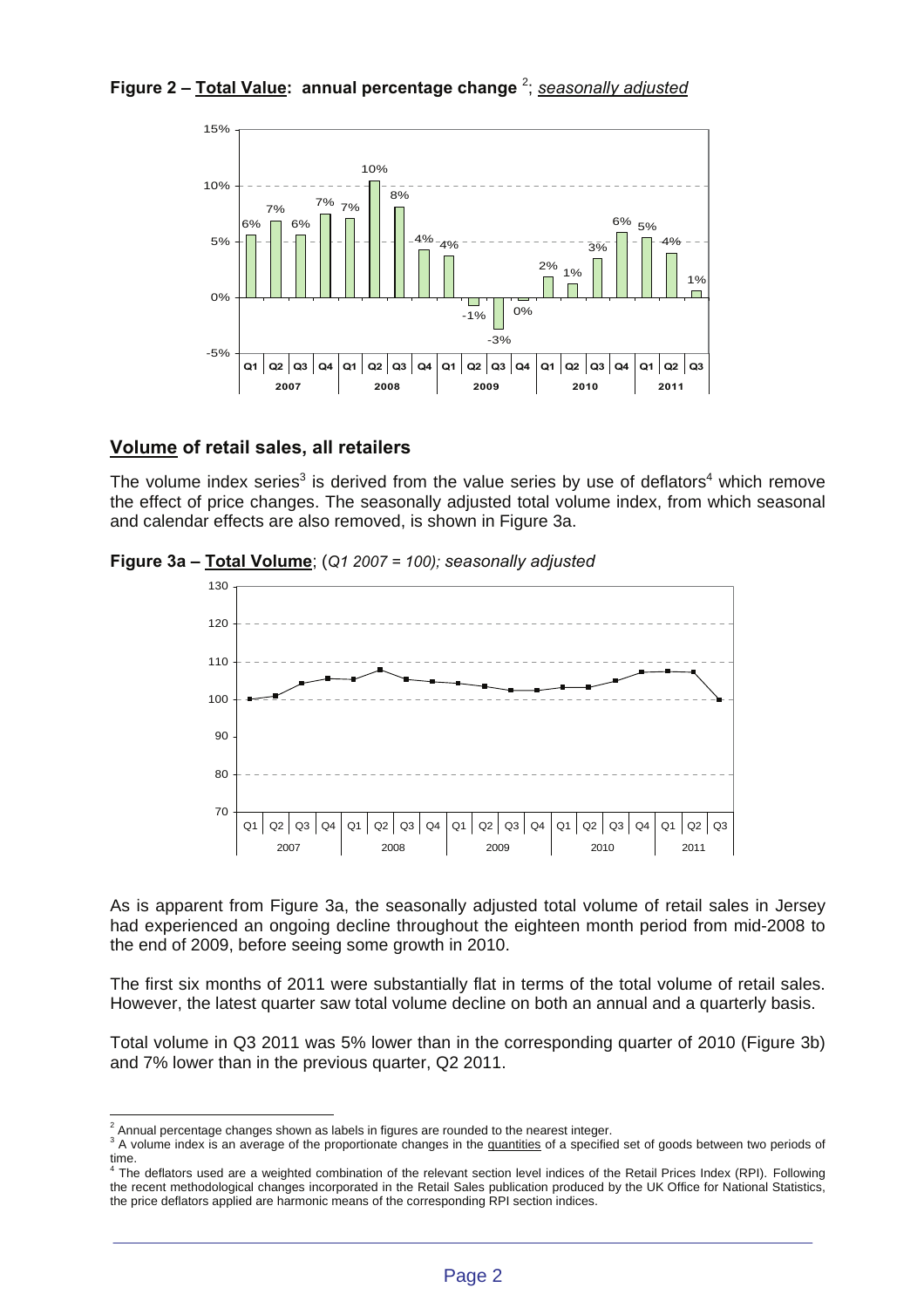The total volume of retail sales in Q3 2011 was at a similar level to that recorded four years previously, in early 2007 – see indices in Appendix Table A1.





**Sector summaries** 

The "Predominantly food" sector is comprised of supermarkets, convenience stores and other small food stores. The "Predominantly non-food" sector is comprised of three sub-categories: Household goods; Textiles, clothing and footwear; and Non-food specialised stores. The survey returns within each sub-category are analysed separately and then aggregated to produce value and volume estimates for each sector.

# **Value of retail sales (seasonally adjusted)**

The value of retail sales in predominantly **food** stores has increased on an annual basis throughout the period from 2007 to Q3 2011 (see Figure 4a).



**Figure 4 – Value of retail sales in predominantly food and non-food stores; annual percentage change**; *seasonally adjusted*

*s.a. = seasonally adjusted* 



**Figure 4b - Predominantly non-food: Annual % change in Value** *(s.a.)*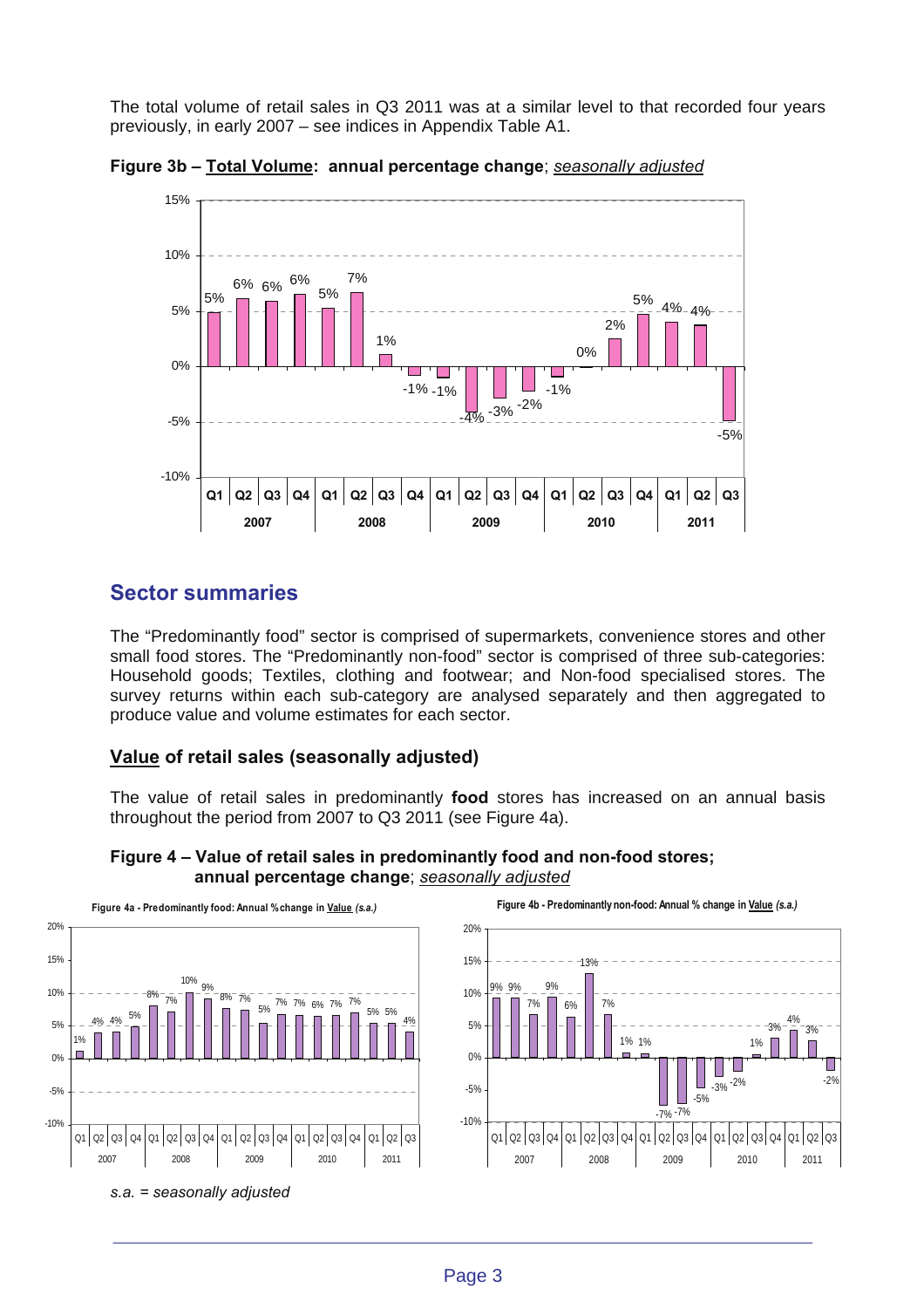Predominantly **non-food** stores recorded strong growth in the value of retail sales throughout 2007 and up to Q3 2008 (see Figure 4b). A lower rate of increase was then recorded around the end of 2008; each quarter of the subsequent period from Q2 2009 to Q2 2010 recorded a decrease on an annual basis. The sector then saw some growth in the total value of retail sales on an annual basis during the latter part of 2010 and the first two quarters of 2011.

The latest quarter, Q3 2011, recorded a decline in the total value of retail sales in non-food stores on both an annual and a quarterly basis, down by 2% and 3%, respectively.

## **Volume of retail sales (seasonally adjusted)**

The total volume of retail sales in predominantly **food** stores in the latest quarter was down by 2% on both an annual and a quarterly basis (see Figures 5a and 6a and Appendix Table A1). This annual decrease represents the first fall in the total volume of retail sales in predominantly food stores for almost three years, since the latter part of 2008.

For predominantly **non-food** stores, the two-year period from mid-2008 to mid-2010 saw the volume of retail sales decline by about 11% in total, with almost every quarter recording a decrease on the previous quarter (Figure 5b). Such stores then saw some growth on a quarterly basis during the latter part of 2010 and early 2011. However, the two latest quarters, Q2 and Q3 2011, have each seen the volume of retail sales fall by 4% on a quarterly basis.

**Figure 5 – Volume indices of retail sales in predominantly food and non-food stores;** *seasonally adjusted*





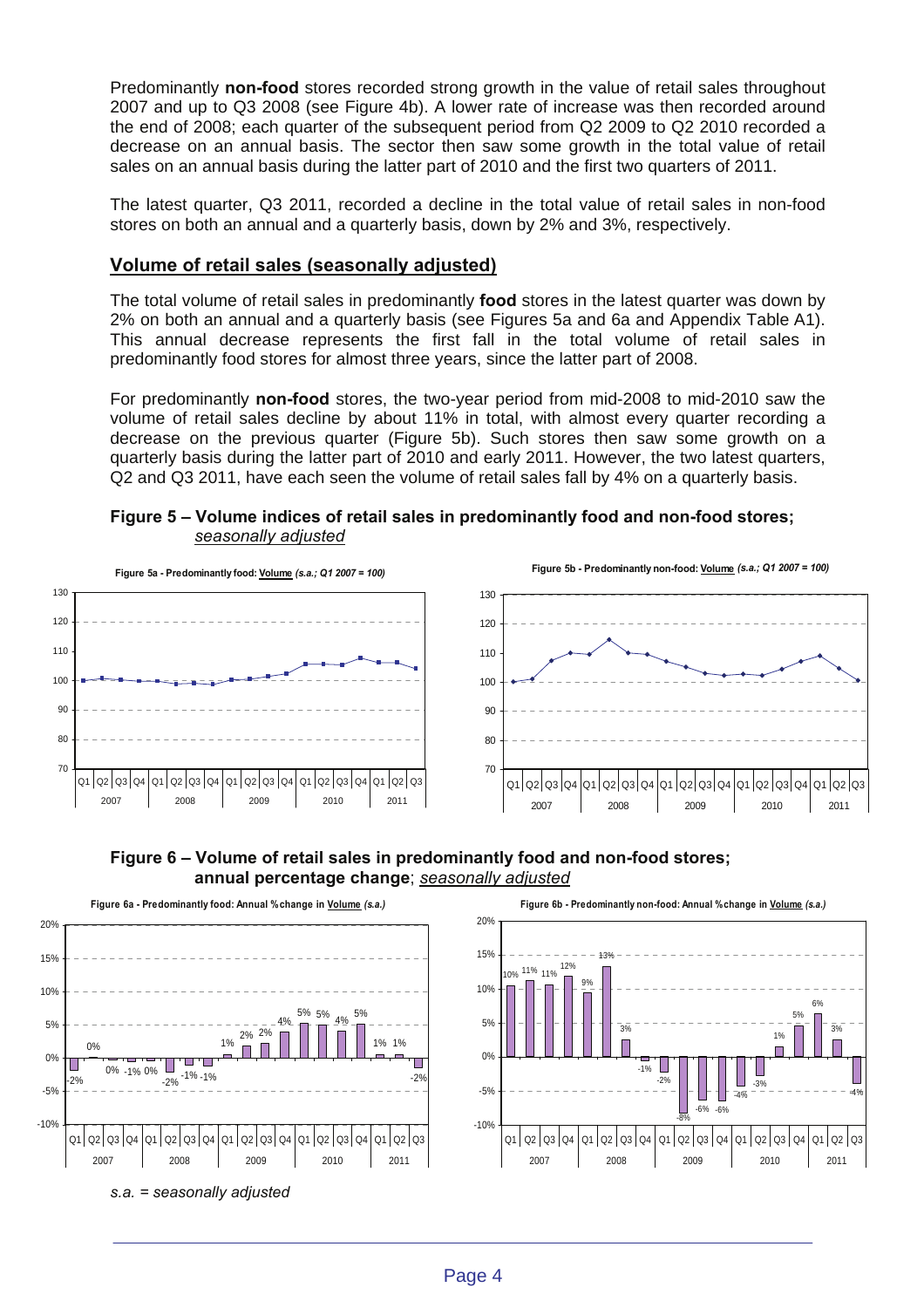On an annual basis, predominantly non-food stores had seen the total volume of retail sales decline throughout the eighteen month period up to mid-2010 (Figure 6b). Such stores then saw some growth in volume on an annual basis from Q3 2010 to Q2 2011.

However, in the latest quarter non-food stores recorded a decrease in volume on an annual basis of 4%, representing the first annual decline for such stores for more than a year.

The total volume of retail sales in non-food stores in the latest quarter was at a similar level to that recorded more than four years previously, in early 2007.

*Statistics Unit 7 December 2011*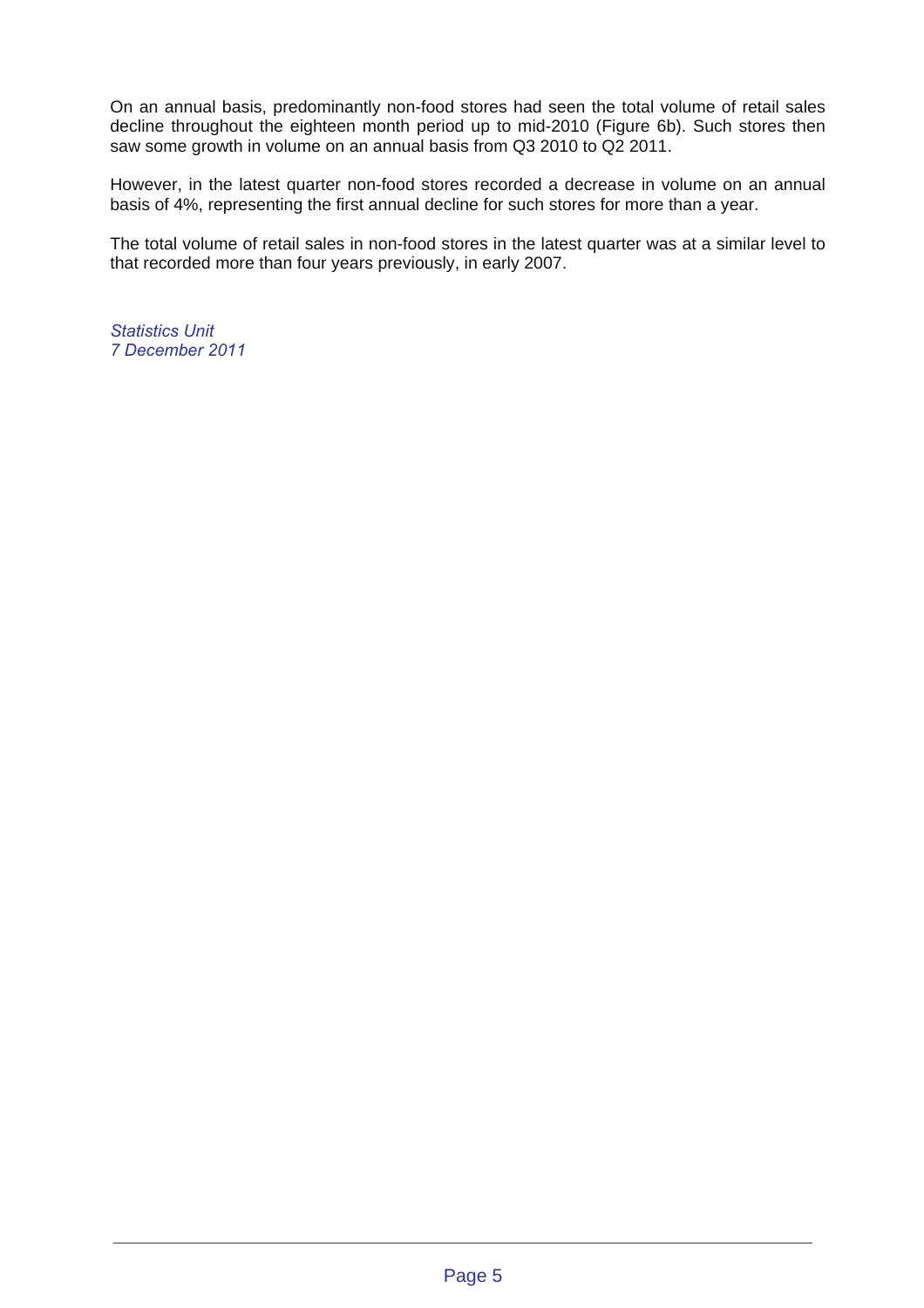# **Appendix**

# **Table A1: Value: Non-seasonally adjusted and seasonally adjusted** *(Q1 2007 = 100)*

|            | <b>Value Non-Seasonally Adjusted</b> |                       |                           | <b>Value Seasonally Adjusted</b> |                       |                           | <b>Volume Seasonally Adjusted</b> |                       |                           |
|------------|--------------------------------------|-----------------------|---------------------------|----------------------------------|-----------------------|---------------------------|-----------------------------------|-----------------------|---------------------------|
|            | All<br>Retail                        | Predominantly<br>Food | Predominantly<br>Non-Food | All<br>Retail                    | Predominantly<br>Food | Predominantly<br>Non-Food | <b>All</b><br>Retail              | Predominantly<br>Food | Predominantly<br>Non-Food |
| Q1 2005    | 87.6                                 | 92.1                  | 84.2                      | 88.0                             | 93.0                  | 84.2                      | 90.1                              | 100.2                 | 82.6                      |
| Q2 2005    | 98.6                                 | 102.7                 | 95.6                      | 90.5                             | 95.7                  | 86.7                      | 92.1                              | 101.0                 | 85.5                      |
| Q3 2005    | 101.6                                | 105.1                 | 99.0                      | 90.8                             | 97.3                  | 86.0                      | 91.9                              | 101.3                 | 84.8                      |
| Q4 2005    | 110.0                                | 104.2                 | 114.4                     | 92.8                             | 98.3                  | 88.8                      | 93.3                              | 101.3                 | 87.4                      |
| Q1 2006    | 94.5                                 | 98.3                  | 91.6                      | 94.7                             | 98.9                  | 91.6                      | 95.3                              | 101.8                 | 90.5                      |
| Q2 2006    | 102.8                                | 105.4                 | 100.9                     | 94.4                             | 98.5                  | 91.4                      | 95.1                              | 100.7                 | 90.9                      |
| Q3 2006    | 109.8                                | 106.5                 | 112.2                     | 98.2                             | 99.1                  | 97.5                      | 98.4                              | 100.4                 | 96.9                      |
| Q4 2006    | 117.9                                | 105.8                 | 127.0                     | 99.1                             | 99.8                  | 98.5                      | 99.2                              | 100.3                 | 98.3                      |
| Q1 2007    | 100.0                                | 100.0                 | 100.0                     | 100.0                            | 100.0                 | 100.0                     | 100.0                             | 100.0                 | 100.0                     |
| Q2 2007    | 109.8                                | 109.3                 | 110.2                     | 100.9                            | 102.4                 | 99.9                      | 100.9                             | 100.8                 | 101.0                     |
| Q3 2007    | 115.8                                | 110.4                 | 119.8                     | 103.6                            | 103.0                 | 104.1                     | 104.2                             | 100.2                 | 107.2                     |
| Q4 2007    | 127.0                                | 111.1                 | 138.8                     | 106.4                            | 104.7                 | 107.8                     | 105.6                             | 99.7                  | 109.9                     |
| Q1 2008    | 107.3                                | 108.7                 | 106.2                     | 107.1                            | 108.1                 | 106.3                     | 105.3                             | 99.7                  | 109.5                     |
| Q2 2008    | 121.1                                | 116.4                 | 124.6                     | 111.5                            | 109.6                 | 112.9                     | 107.7                             | 98.8                  | 114.4                     |
| Q3 2008    | 124.9                                | 121.2                 | 127.7                     | 112.0                            | 113.5                 | 111.0                     | 105.4                             | 99.2                  | 110.0                     |
| Q4 2008    | 131.9                                | 120.3                 | 140.5                     | 111.0                            | 114.2                 | 108.6                     | 104.7                             | 98.5                  | 109.3                     |
| Q1 2009    | 109.2                                | 118.6                 | 102.3                     | 111.0                            | 116.3                 | 107.0                     | 104.2                             | 100.3                 | 107.1                     |
| Q2 2009    | 121.3                                | 124.1                 | 119.2                     | 110.7                            | 117.7                 | 104.5                     | 103.3                             | 100.5                 | 105.0                     |
| Q3 2009    | 122.1                                | 128.1                 | 117.6                     | 108.8                            | 119.5                 | 103.2                     | 102.4                             | 101.3                 | 103.0                     |
| Q4 2009    | 132.2                                | 128.2                 | 135.1                     | 110.6                            | 121.9                 | 103.5                     | 102.3                             | 102.4                 | 102.3                     |
| Q1 2010    | 113.0                                | 127.1                 | 102.6                     | 113.0                            | 124.0                 | 103.9                     | 103.3                             | 105.6                 | 102.6                     |
| Q2 2010    | 122.5                                | 132.6                 | 115.0                     | 112.1                            | 125.3                 | 102.2                     | 103.2                             | 105.5                 | 102.1                     |
| Q3 2010    | 125.6                                | 134.4                 | 119.1                     | 112.6                            | 127.3                 | 103.7                     | 104.9                             | 105.5                 | 104.5                     |
| Q4 2010    | 139.7                                | 139.7                 | 139.7                     | 117.0                            | 130.4                 | 106.6                     | 107.2                             | 107.6                 | 107.0                     |
| Q1 2011    | 119.2                                | 132.6                 | 109.3                     | 119.0                            | 130.7                 | 108.2                     | 107.4                             | 106.1                 | 109.0                     |
| Q2 2011(r) | 127.7                                | 141.2                 | 117.7                     | 116.5                            | 132.0                 | 104.8                     | 107.1                             | 106.1                 | 104.7                     |
| Q3 2011    | 124.1                                | 137.5                 | 114.1                     | 113.2                            | 132.5                 | 101.7                     | 99.8                              | 103.9                 | 100.4                     |

# **Volume: Seasonally adjusted** *(Q1 2007 = 100)*

 (r) revised: some estimates for Q2 2011 shown in Table A1 have been revised compared to the previous publication due to the provision of more recent manpower data.